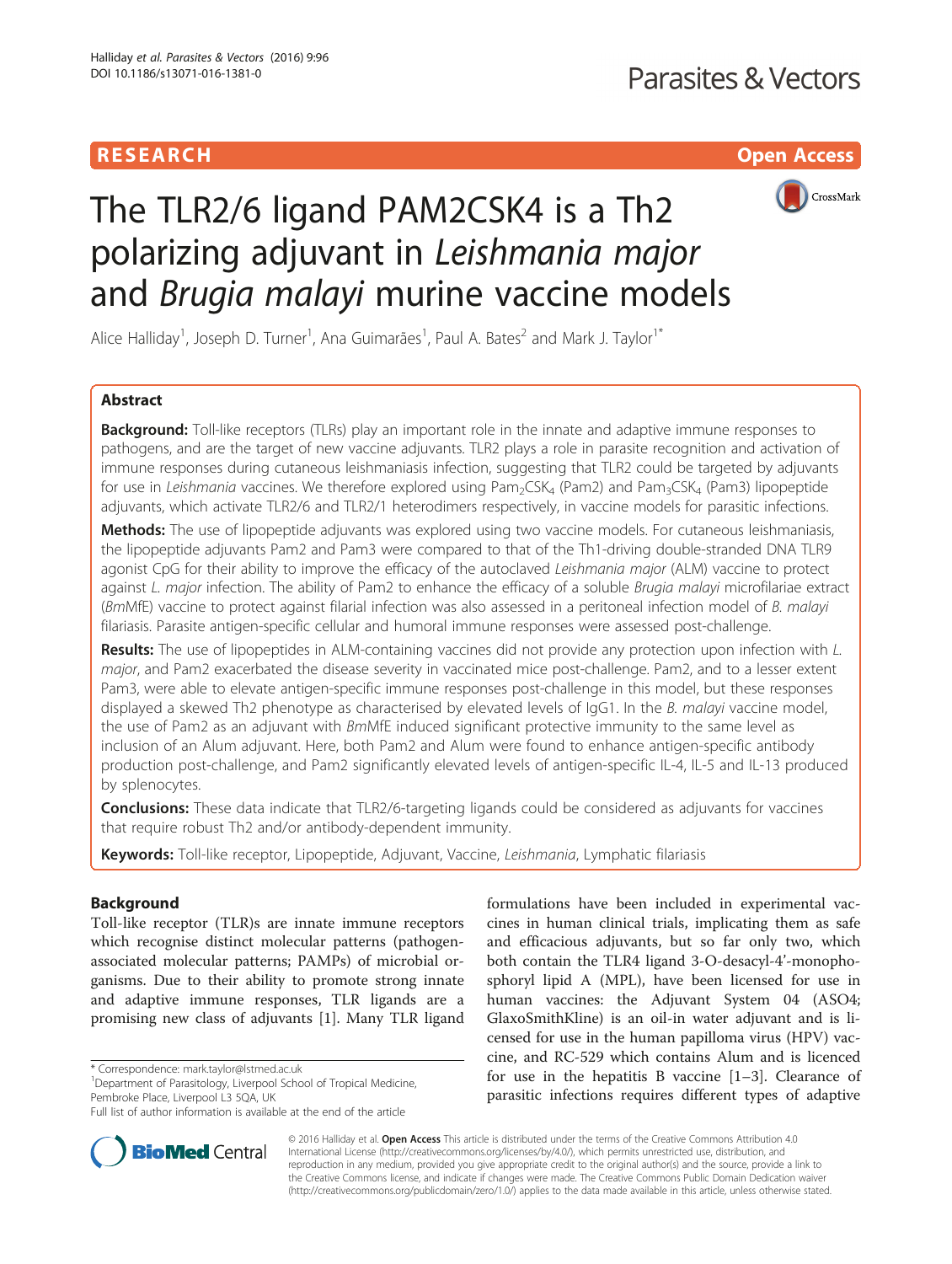immune response depending on the type of causative pathogen, with intracellular protozoa (such as Plasmodium and Leishmania spp) requiring a Th1-type immune response, while extracellular parasitic helminths (such as filarial nematodes) require a Th2 response. Thus, the use of parasitic models of infection in preclinical vaccine studies can allow us to explore the ability of different vaccine and adjuvant formulations to drive immune responses post challenge. Some TLR ligands, such as various TLR4 ligands and the TLR9 ligand CpG, have shown good efficacy in preclinical vaccine studies of malaria and leishmaniasis [[4](#page-7-0)–[8](#page-7-0)].

TLR2 has been implicated in the recognition of Leishmania parasites [[9, 10](#page-7-0)], and in playing a role during infection in vivo [[11\]](#page-7-0). A widely used vaccine model for cutaneous leishmaniasis is heat-killed autoclaved L. major (ALM) given in two doses (prime and boost) prior to challenge with L. major promastigotes [[7, 12](#page-7-0)–[14](#page-7-0)]. In mice, the ALM vaccine provides good efficacy to challenge infections with Leishmania parasites [[7](#page-7-0), [15](#page-7-0)]. CpG, an agonist of TLR9, elicits a strong Th1 response to a killed whole-cell *L. major* vaccine in susceptible BALB/c mice, and provides protection in 40 % of animals receiving the vaccine [[12\]](#page-7-0). Whilst the ability of whole-cell Leishmania vaccines to provide long term protective immunity has been disputed, Okwor et al. [[15\]](#page-7-0) demonstrated that repeated inoculation with ALM could result in the expansion of sufficient Th1 memory T cells specific for L. major and this strategy was as effective as live parasites at providing protection to challenge up to 13 weeks after the final dose was given. This demonstrates that the use of first generation killed parasite vaccines can provide protection to L. major when delivered in the appropriate manner, and stimulates the search for the most appropriate adjuvants to increase the efficacy of these vaccines.

TLR2 and its co-receptor TLR6 have also been found to play a role in disease pathogenesis during infection with the filarial parasite, *Brugia malayi*, which causes lymphatic filariasis. In this setting, TLR2 is activated by a lipopeptide from the bacterial endosymbiont of B. malayi, Wolbachia [\[16, 17](#page-7-0)]. Mouse models to assess the efficacy of experimental vaccines to protect against lymphatic filariasis have used various forms of antigen, including recombinant proteins, DNA vaccines, and attenuated larvae, of which the latter has had the greatest success [[18](#page-7-0), [19](#page-7-0)]. Given that using attenuated parasite larvae is not feasible for a licensed vaccine, finding an alternative approach using protein and adjuvant combinations would be advantageous. As with resistance to primary infections, both T and B cell responses appear to be crucial for enhanced clearance to filarial infections in vaccinated mice, as well as the production of IL-5 and subsequent recruitment of eosinophils [[20](#page-7-0)–[22](#page-7-0)].

Lipopeptides are agonists for TLR2 and their ability to stimulate both cellular and humoural immune responses has been widely reported [\[23](#page-7-0)–[25\]](#page-7-0), but their use as adjuvants in vaccines for parasitic infections remains relatively unexplored. In this study, we aimed to explore the use of lipopeptides as potential new adjuvants for use in vaccine models against two different parasitic infections: Leishmania major which requires Th1 immunity, and Brugia malayi, which requires Th2 immunity [[26\]](#page-8-0).

## **Methods**

## Mice and parasites

All procedures involving the use of laboratory animals were performed at the Biomedical Services Unit (BSU), University of Liverpool, were approved by the Ethics and Animal Care Committees of the University of Liverpool and Liverpool School of Tropical Medicine (LSTM), and were carried out according to the Animals (Scientific Procedures) Act (UK Home Office).

Female C57BL/6 mice were purchased from Charles River (UK) for use in Leishmania infection/ vaccine experiments, while male BALB/c mice were purchased from Harlan (UK) for *B. malayi* infection/ vaccine experiments; all were 8–10 weeks at the start of each experiment. Animals were randomly allocated in to groups for vaccination and challenge experiments. While downstream analysis on the outcomes of animal experiments was not performed blind to experimental groups, individual samples from different groups were mixed during measurement and analysis, to ensure no bias was introduced.

L. major FV1 (MHOM/IL/80/Friedlin) promastigote parasites were cultured in complete M199 medium (Invitrogen, containing 10–20 % heat-inactivated foetal calf serum (PAA), BME vitamins (Sigma), and 25 μg/ml gentamicin sulphate (Sigma)) and were sub-passaged no more than twice after initial culture of lesion-derived amastigotes. For the infectious challenge, parasites were enriched for metacyclics as described elsewhere [\[27\]](#page-8-0).

The B. malayi life cycle was maintained at LSTM as described [\[18](#page-7-0)]. Jirds infected in the peritoneum with adult *B. malayi* parasites were originally purchased from TRS laboratories, USA. Microfilariae (Mf) produced by B. *malayi* adults were obtained by a peritoneal tapping method, as described by Griffiths [[28\]](#page-8-0).

## Leishmania whole cell vaccines, vaccination and challenge infection

Autoclaved *L. major* (ALM) antigen was made using a method described first by Bahar et al. [[29\]](#page-8-0). Briefly, L. *major* promastigote cultures were grown to log-phase (day 5) in complete M199 and diluted 1:5 in complete Grace's medium for a further 4 days. The promastigote parasites (approximately  $10^9$ ) were then washed (X3) in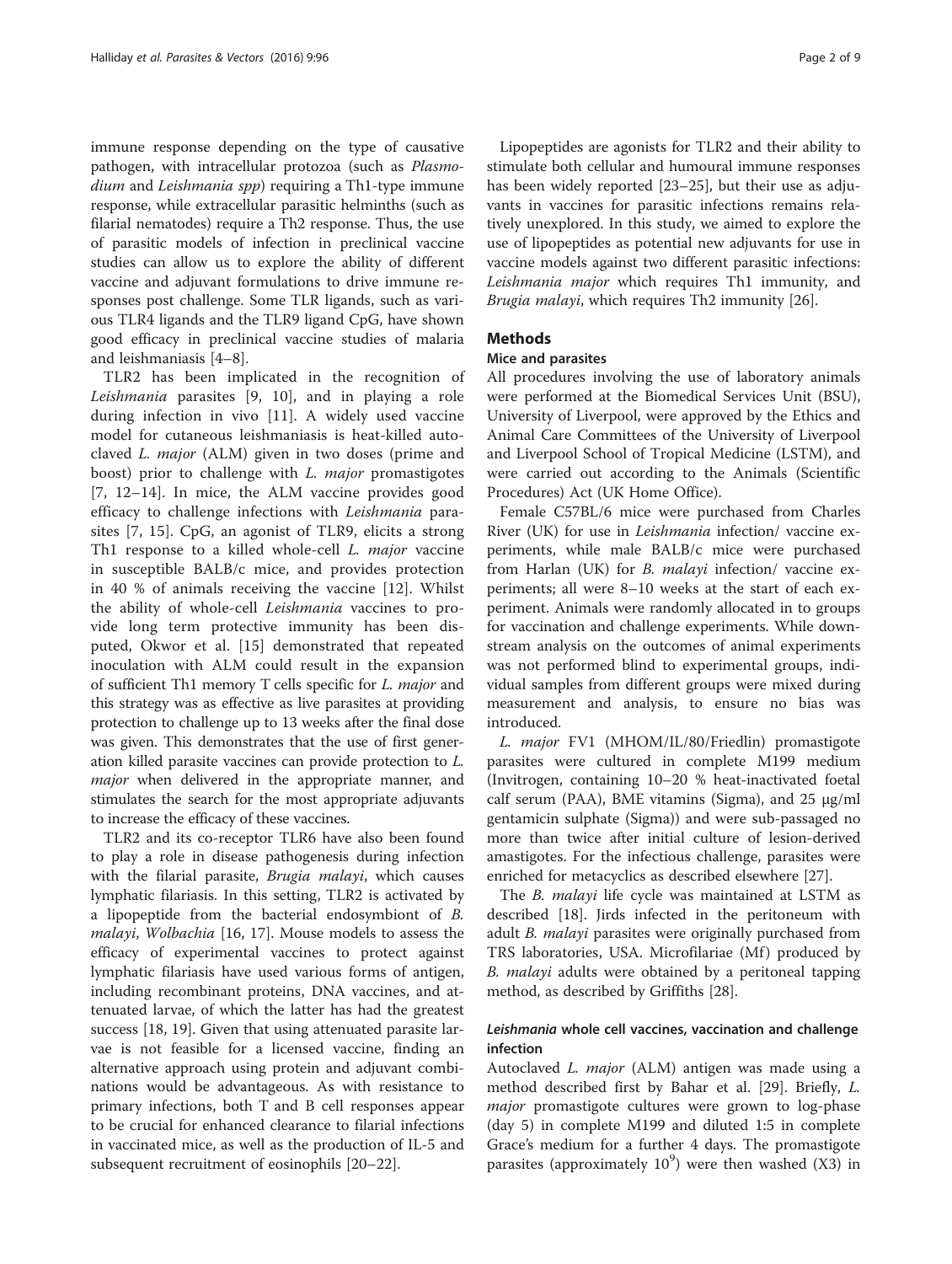sterile phosphate buffered saline (PBS) and resuspended in 2 ml in a glass container and autoclaved at 151 °C for 15 minutes. Protein concentration was measured using the BCA assay (Pierce/ThermoScientific) and aliquots were stored at –80 °C. The unmethylated CpG Oligodeoxynucleotide (ODN) 1826 adjuvant of the sequence 5'- TCCATGACGTTCCTGACGTT -3' (CpG) was a kind gift from Lyn Jones and Matthew Selby at Coley (Pfizer). Lipopeptide adjuvants S-[2,3-bis(palmitoyloxy)- (2RS)-propyl]-(R)-cysteine (Pam2) and N-Palmitoyl-S- [2,3-bis(palmitoyloxy)-(2RS)-propyl]-(R)-cysteine (Pam3) were purchased from EMC Microcollections. CpG, Pam2 and Pam3 were dissolved in nuclease-free water and stored as 1–10 mg/ml stocks at –80 °C.

Mice were immunised with 20 μl of PBS alone; 50 μg ALM; 50 μg ALM + 50 μg CpG; 50 μg ALM + 10 μg Pam2; 50 μg ALM + 10 μg Pam3. The first dose was given s.c to the upper side of the left hind foot (LHF), and the second dose was given s.c to the shaven rump two weeks later. Four weeks after the second vaccine dose, mice were challenged by s.c. injection of  $10^5$ metacyclic-enriched L. major FV1 parasites, in 20 μl Hank's Balanced Salt solution (HBSS, Sigma), to the upper side of the right hind foot (RHF).

Measurement of lesion size on the infected foot was achieved by measuring the thickness of the two hind feet using a dial calliper and subtracting the thickness of the uninfected foot from that of the infected foot (mm).

#### B. malayi vaccines, vaccinations and challenge infection

B. malayi Mf parasite extract (BmMfE) was prepared as previously described [[30\]](#page-8-0) with some adjustments. Mf were separated from the peritoneal exudate using a PD-10 column (GE Life Sciences) and resuspended in sterile PBS at  $2 \times 10^6$ /ml prior to sonication and centrifugation [[30\]](#page-8-0). Imject® Alum Adjuvant (Alum, Thermo Scientific) was added dropwise to BmMfE to a ratio of 1:1 and mixed for 30 min at 4 °C. Mice were immunised with 100 μl s.c at the nape of the neck with either: PBS; 50 μg BmMfE; 50 μg BmMfE + 10 μg Pam2; 50 μg BmMfE + Alum. Two weeks later, mice were challenged with 50 B. malayi L3 by i.p injection. Parasites were recovered six or nine days post challenge.

## Immune responses

The levels of antigen specific IgG1, IgG2c (C57BL/6 mice) and IgG2a (BALB/c mice) in plasma samples from mice were measured using a sandwich antibody ELISA (Bethyl Laboratories) with *L. major* freeze thaw antigen (FTAg; Leishmania experiments) or BmMfE; (B. malayi experiments) as the capture antigen at a concentration of 10 μg/ml.

To assess recall responses, splenocytes were used at a concentration of  $8 \times 10^5$  cells/ well in complete medium for 72 h in the presence of parasite antigens (10 μg/ml FTAg or 20 μg B. malayi L3 extract; BmL3E), or medium alone (negative control), in a total volume of 200 μl/well. Culture supernatants were stored at  $-20$  °C until analysis for cytokine (interferon(IFN)γ, interleukin (IL)-4, IL-5 and IL-13) levels using a sandwich cytokine ELISA (R&D Systems).

## Statistical analysis

Where datasets were normally distributed (as determined using the Shapiro-Wilk test), variance between groups was determined using a one-way ANOVA and Dunnet's post-hoc test to compare test groups to control. Where datasets were found to be non-Gaussian, variation across groups was analysed using the Kruskall-Wallis test with the Dunn's post hoc-test to compare pairs of groups. Statistical analysis was conducted using SPSS and Graphpad Prism Software with a significance level of  $p < 0.05$ .

## Results

## Lipopeptide adjuvant Pam2 neutralises protection and exacerbates disease in L. major vaccines

Mice vaccinated with ALM alone showed a partial but non-significant reduction in lesion size, with no significant difference in the AUC values between ALMvaccinated and the PBS-vaccinated control group (Fig. [1A&B\)](#page-3-0). When the gold standard CpG adjuvant was included in the ALM vaccine, mice developed significantly reduced lesions compared to either PBS- or ALM-vaccinated mice, with reduced lesion sizes from 4- 9 weeks post infection and significantly reduced AUCs. The addition of Pam3 appeared to neutralise the partial reduction of ALM alone and showed a similar profile to PBS control group. Notably, when Pam2 was used with ALM, the lesion sizes were significantly increased when compared to sham vaccinated (PBS) mice from 4 weeks p.i., and the AUC values were also significantly increased (Fig. [1A&B\)](#page-3-0). Thus, when compared to the gold standard TLR agonist adjuvant CpG, lipopeptide adjuvants have an opposing effect on lesion development post-challenge when used in a vaccine for cutaneous leishmaniasis.

## Pam2 drives a predominantly Th2 type immune response characterised by elevated IgG1 levels following ALM vaccination

In order to determine whether there were differences in the magnitude or polarization of adaptive immune responses post-challenge, we measured the ratio of antigen-specific IgG1:IgG2c antibody levels as a marker of the Th1/Th2 polarisation [[31\]](#page-8-0). Antigen-specific IgG1 responses were significantly elevated in the ALM + Pam2 vaccinated mice (and not ALM vaccinated mice), when compared to PBS (sham) vaccinated controls, suggesting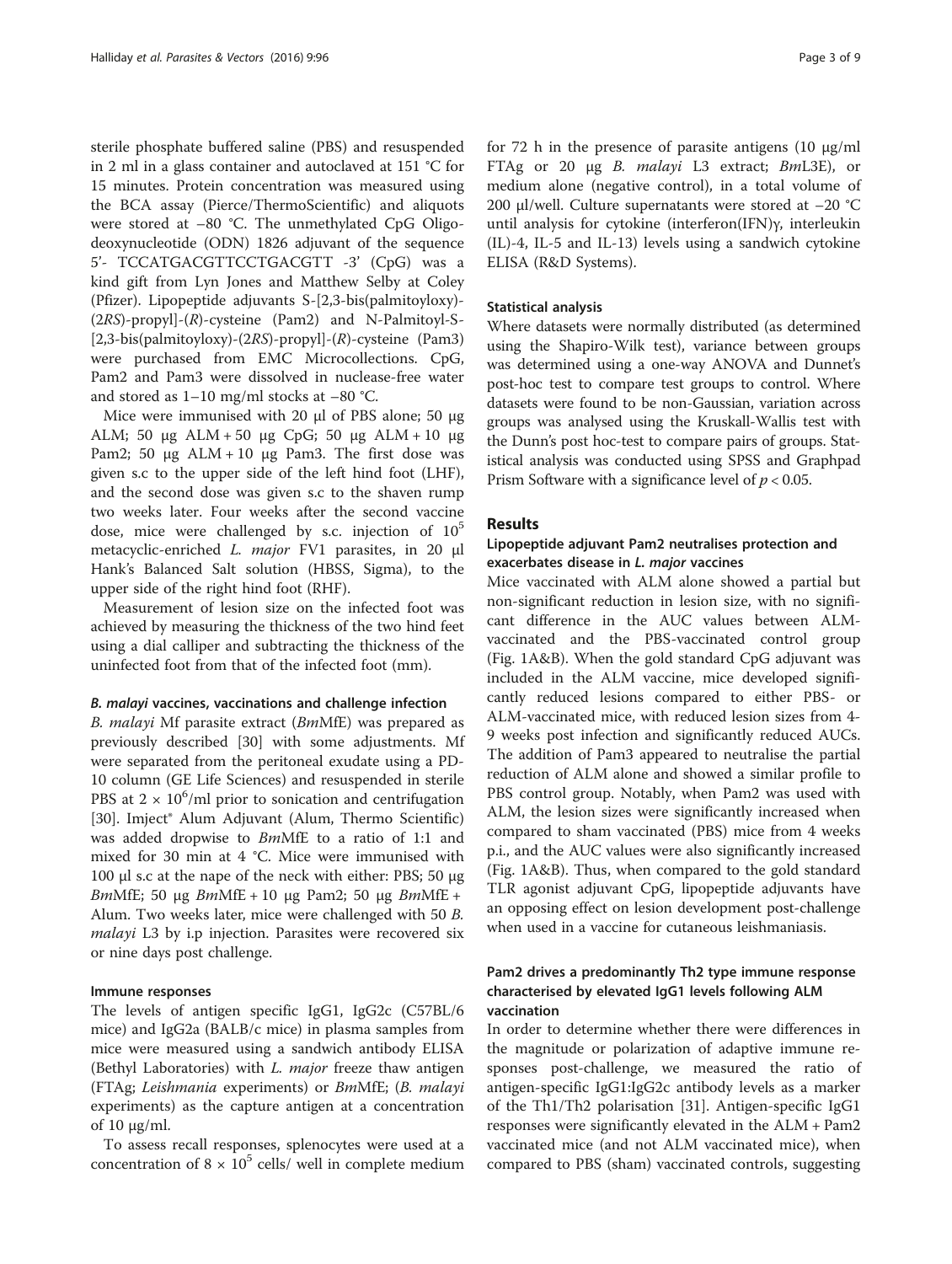<span id="page-3-0"></span>

that the Pam2 lipopeptide adjuvant results in elevated Th2 antibody responses.

mice (Fig. 2B), as demonstrated by elevated IgG1:IgG2c levels in the plasma. In contrast, those vaccinated with ALM + CpG had the lowest IgG1:IgG2c ratio compared to all other groups ( $p < 0.005$ ). Thus, both the lipopep-

When Pam2 or Pam3 was included in an ALM vaccine, there was a significant shift towards a Th2 response to L. major antigen when compared to PBS- vaccinated



vaccinated twice with one of the following formulations: PBS; ALM; ALM + CpG; ALM + Pam2; ALM + Pam3 and challenged four weeks later with L. major. Plasma samples were collected after 9 weeks of infection with L. major. <sup>a</sup> Levels of IgG1 and IgG2c antibodies specific for L. major FTAg were determined by ELISA, results are displayed as Absorbance (Abs) at 450-570 nm; bars represent the mean + SEM values for the average levels of antibody (from duplicate samples for each individual) in each group. **b** The ratio of IgG1:IgG2c was estimated using the mean absorbance values for each individual (from supplicate values); points represent the ratio of mean antibody levels (IgG1:IgG2c) for each individual. A single experiment was performed, adequately powered to detect a difference of < 40 % between lesion sizes in different groups. Variation between groups was determined by conducting a one-way ANOVA test with Dunnet's post hoc test to compare test groups with controls ( $p < 0.05$  \*;  $p < 0.005$  \*\*;  $p < 0.0001$ )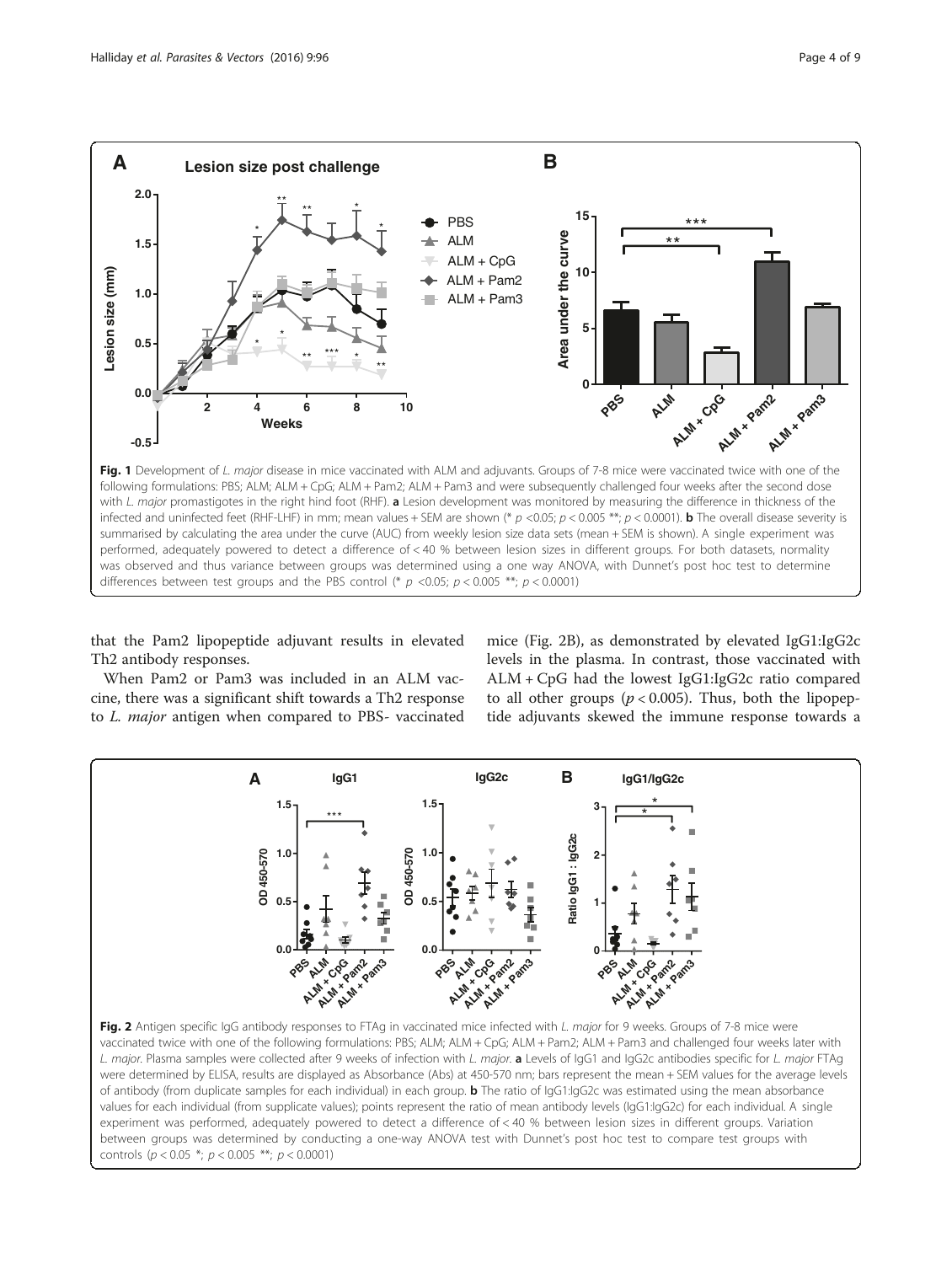<span id="page-4-0"></span>Th2 type when compared to CpG adjuvant or when mice were unexposed to antigen prior to infection, based on parasite-specific antibody profiling. Levels of Th1 and Th2 cytokines were measured after in vitro stimulation of splenocytes with  $L$  .major antigen FTAg, but the results failed to demonstrate clear differences in adaptive immune responses between groups (data not shown). This is likely due to the late time point during infection (week 9) at which the splenocytes were recovered, as at this point all groups have a predominant Th1 response, have begun to control the infection and reduce lesion sizes.

## Pam2 reduces parasite burden and drives a Th2 response in a vaccine model of filariasis

Because of the exacerbation of disease and Th2-skewed immune profile in the context of Leishmania vaccination, we subsequently tested the use of Pam2 as an adjuvant for vaccines that require Th2 responses for

protective immunity, by utilising a vaccine model of the human lymphatic filaria, B. malayi. Four weeks prior to challenge infection mice were vaccinated with either PBS, a gold-standard whole heat-killed Brugia L3 larval preparation (HKBmL3), a filarial antigen extract  $(BmMfE)$ ,  $BmMfE + Alum$ , or  $BmMfE + Pam2$ . For HKBmL3, mice received a boost two weeks prior to challenge. Mice vaccinated with the filarial extract BmMfE alone showed non-significant reduction in the average parasite recovery in contrast with the goldstandard HKBmL3 vaccine (Fig. 3A). However, when mice were vaccinated with  $BmMfE + Alum$ , a significant mean 43 % reduction in parasite recovery compared to challenge controls was observed (Fig. 3B). When the Pam2 adjuvant was used, a similar, mean (41 %) significant reduction in parasite recovery was observed. Thus, Pam2 adjuvancy was able to reduce parasite burdens to levels comparable to the gold standard Th2-driving Alum.



Kruskall-wallis test with Dunn's post hoc test to compare test groups with PBS controls ( $p < 0.05$ \*;  $p < 0.005$ \*\*;  $p < 0.001$ \*\*\*)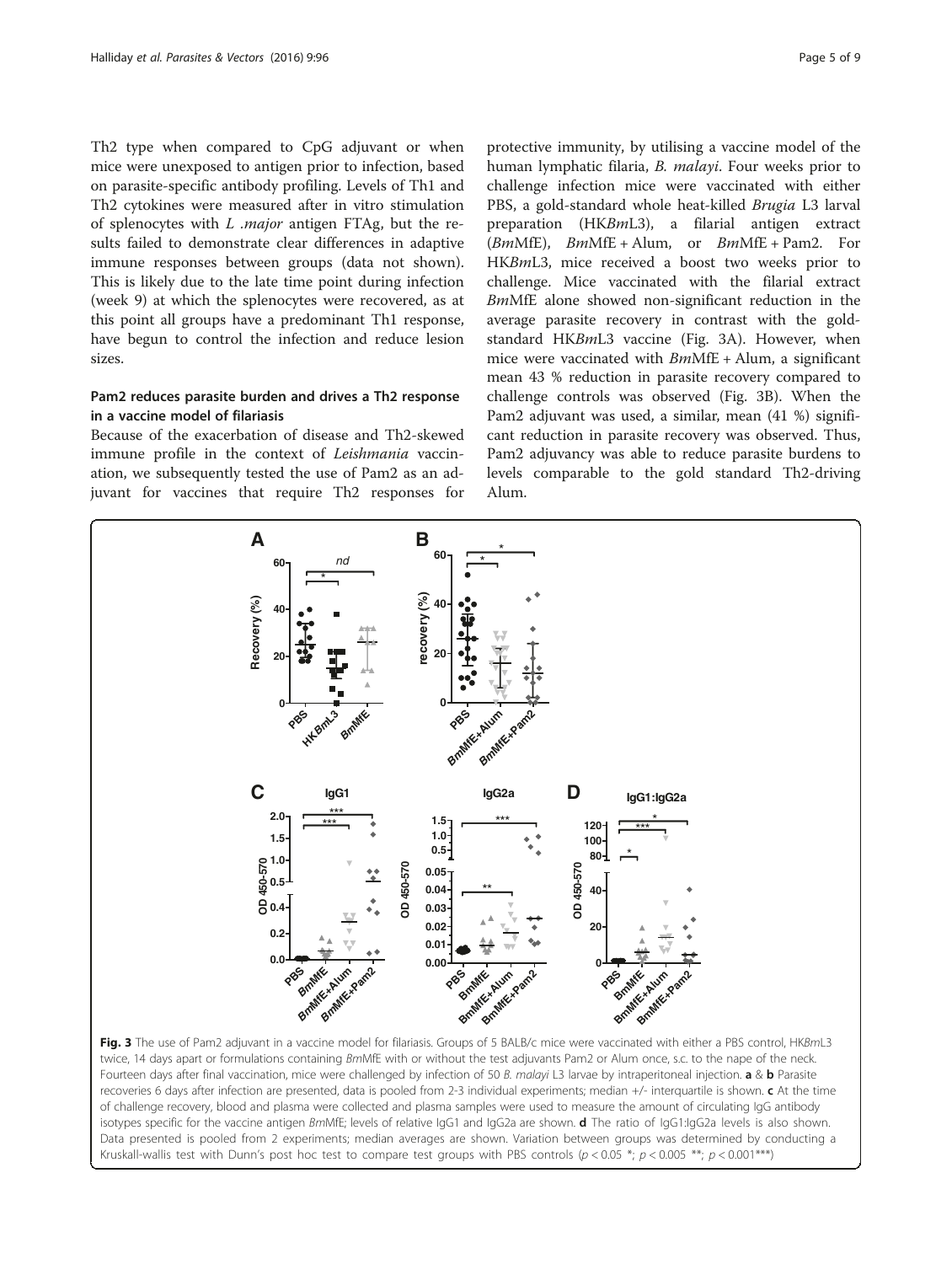The greatest IgG1 responses were recorded in individuals vaccinated with  $BmMfE + Pam2$  (0.83 +/- 0.26), followed by  $BmMfE + Alum$  (0.413 +/- 0.129) and BmMfE (0.071 +/- 0.019), and both groups vaccinated with adjuvants produced significantly higher levels of IgG1 compared to those vaccinated with PBS alone (Fig. [3B\)](#page-4-0). Thus Pam2 is able to induce a more pronounced increase in the antigen specific IgG1 response when compared to Alum.

The levels of antigen specific IgG2a antibody were also elevated in the  $BmMfE + Pam2$  group and  $BmMfE +$ Alum group compared to the sham vaccinated mice, indicating that Pam2 is able to drive a mixed Th1/Th2 response (Fig. [3B\)](#page-4-0). This was further reflected in the ratios of IgG1:IgG2a levels found in the plasma of the vaccinated mice, with the highest elevated levels recorded in the group which received the Alum adjuvant, but with all of the vaccine groups showing elevated IgG1:IgG2a levels compared to PBS controls. Thus, Pam2 is a strong driver of both IgG1 and IgG2a responses, and is comparable to Alum in its ability to drive strong antibody responses. When splenocytes were isolated from challenged mice and re-stimulated with infectious-stage parasite antigen (B. malayi L3 extract; BmL3E) cytokine production indicated a significant elevation of Th2 cytokines; IL-4, IL-13 and IL-5 (but not the Th1 cytokine IFN $y$ ) in mice vaccinated with  $BmMfE + Pam2$ . In contrast, vaccination with Alum had no effect on cytokine recall responses at the time-point assayed (Fig. 4).

## **Discussion**

Lipopeptides are TLR2-activating molecules that have potential use as new adjuvants for vaccines [\[24](#page-7-0), [32, 33](#page-8-0)]. They can induce both Th1 and Th2 immunity and are particularly effective at promoting antibody and cytotoxic T-lymphocyte (CTL) effector and memory responses through enhanced priming of dendritic cells [[34\]](#page-8-0). Here we explored their use in two different models of parasitic vaccination, in which protective immunity is polarised towards either Th1 (L. major) or Th2 (B. malayi) immunity.

The rationale for evaluating lipopeptides as adjuvants for Leishmania vaccines is based on our previous work, which demonstrates a protective role for TLR2 in infections with both *L. major* and *L. mexicana* (Halliday et al. manuscript in preparation). We hypothesised that



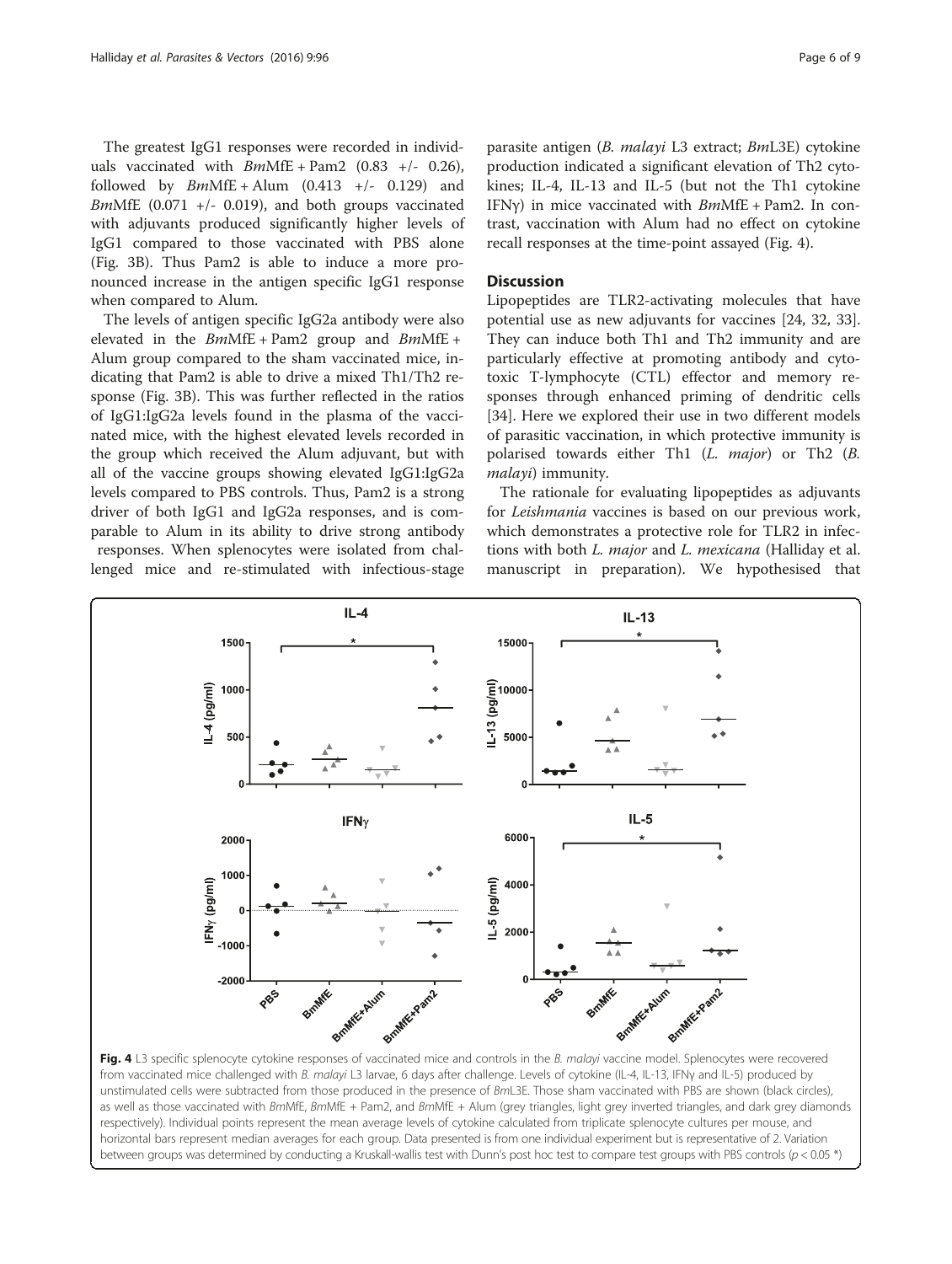TLR2-activating adjuvants would enhance the efficacy of whole cell Leishmania vaccines. However, we observed the opposite effect with lipopeptide adjuvants, which neutralised vaccine efficacy and, in the case of Pam2, exacerbated the severity of challenge infection. Whilst this is in contrast to a previous study that showed a lipopeptide-containing recombinant vaccine gave enhanced protection against L. major challenge and drove a strong Th1 immune response [\[35](#page-8-0)], trace endotoxin contaminants and other PAMPs derived from the expression system may explain difference in outcome. In our study, pure, synthetic lipopeptides resulted in the promotion of Th2 immune responses over the Th1 response, in contrast to the Th1 driving CpG adjuvant, which provided increased protection to *L. major*. This was manifest in the ratio of IgG1:IgG2c levels in the ALM + Pam2 and to a lesser extent ALM + Pam3 vaccinated mice, which were skewed in favour of IgG1. Several studies have linked Leishmania-specific IgG [[36](#page-8-0), [37](#page-8-0)], and in particular IgG1 antibody isotypes [[38\]](#page-8-0) to susceptibility to infection with L. major or other Leishmania spp. During infection, amastigotes are able to infect new macrophages via IgG antibody receptors (FcγRs), resulting in production of IL-10 at the site of infection and allowing further parasite replication [\[39\]](#page-8-0). The elevated IgG1 levels in the Pam2 vaccinated mice therefore may have a direct role for the elevated disease severity observed in these mice. Alternatively, lipopeptide-driven expansion of  $Foxp3^+$  CD25<sup>+</sup> CD4+ regulatory T cells may also compromise protective Th1 immunity [\[40\]](#page-8-0). The finding that Pam2 has a higher potency in the L. major model when compared to Pam3 (in terms of enhancing disease severity and driving antigen-specific antibody responses), is consistent with the findings of others [[41](#page-8-0)], and may relate to the higher solubility characteristics of Pam2.

Conversely to the deleterious effects in the L. major vaccine model, when Pam2 was included in the B. malayi vaccine, it promoted protective immunity with similar efficacy to Alum adjuvants. In the B. malayi vaccine, elevated IgG1 levels were also observed in challenged mice when Pam2 was included in the vaccine. In addition, an elevated production of IL-4, IL-13 and IL-5 was observed after the ex vivo stimulation of splenocytes, again showing an elevated Th2 response with Pam2. An elevated level of antigen-specific IgG2a was also detected in mice vaccinated with the  $B$ . malayi + Pam2 vaccine, which was not observed in the L. major model (for IgG2c). This may reflect a differential response to the Pam2 adjuvant between the strains of mice used (C57BL/6 vs BALB/c), to the difference in antigen and/or challenge pathogen used in the model, or indeed to the chronicity of challenge infection (9 weeks or 6-9 days respectively). Importantly, whilst both Alum and Pam2 elevated both antigen specific IgG1 and IgG2a levels in the B. malayi model, the ratio of IgG1:IgG2a in B. malayi + Pam2 vaccinated mice was lower compared to Alum, indicating that Alum is a more selective driver of Th2 rather than Th1 responses (reported before in mice [[42\]](#page-8-0)). Alum adjuvants are able to stimulate enhanced innate immune responses at the site of exposure, in a mechanism independent of TLR signalling (via MyD88 and/or Trif) [[43](#page-8-0)]. Thus, while Alum and Pam2 both act to enhance innate and adaptive immune responses, the mechanism of action by which they do this is strikingly different, as Pam2 drives immune responses via engaging with TLR2/6, and via MyD88 signalling [[44\]](#page-8-0). Mechanisms which have been attributed to Alum's ability to potentiate immune responses include activation of the NOD-like receptor family, pyrin-domaincontaining 3 (NLRP3) inflammasome [\[45](#page-8-0)], and induction of cell death followed by subsequent release of endogenous danger signals [[46\]](#page-8-0). However, the importance of each of these in the ability of Alum to drive adaptive immune responses is still a subject of debate, as some groups have yet to find evidence of the involvement of the NLRP3 inflammasome upon exposure to Alum [[46](#page-8-0)–[48\]](#page-8-0).

Humoral responses have important roles in parasite clearance in lymphatic filariasis [[49, 50](#page-8-0)]. B cell deficient mice were unable to reduce parasite burden after preexposure to irradiated L3 vaccine [[50](#page-8-0)]. A recent study by Sharmila et al. explored the use of a recombinant lipidated antigen of filarial parasites, abundant larval transcript (ALT), in a rodent model of *B. malayi* infection [[51\]](#page-8-0). This study corroborates our findings as they also demonstrate that the addition of a free diacylated lipopeptide adjuvant can enhance protection, and drive increased antibody and cytokine responses when included in a vaccine with native protein antigen [\[51](#page-8-0)]. It is interesting that studies exploring the use of vaccines containing recombinant antigens engineered to harbour intrinsically-linked lipid adjuvants report that such formulations are able to drive strong immune response of a Th1-type, in models of both L. major and B. malayi [[35, 51\]](#page-8-0). Thus, the influence of a lipopeptide adjuvant on the resultant immune responses may differ dramatically depending on the way in which it is presented; with free lipopeptide adjuvants favouring an antibody and mixed Th1/Th2 response, whilst intrinsically linked antigen and lipopeptide formulations favour a Th1 response. Further, free lipopeptides formulated so that they can electrostatically attach to antigens appear to favour enhanced cellular immunity [[34](#page-8-0)].

Previous studies exploring the use of lipopeptide adjuvants have reported various types of immune responses, ranging from elevated IL-10 and/or T regulatory cell responses [\[40, 52, 53\]](#page-8-0), to enhanced Th1 responses [\[54](#page-8-0)–[56](#page-8-0)]. Pandey et al. recently demonstrated that while Pam3 and peptidoglycan (PGN) can enhance infection of L. major in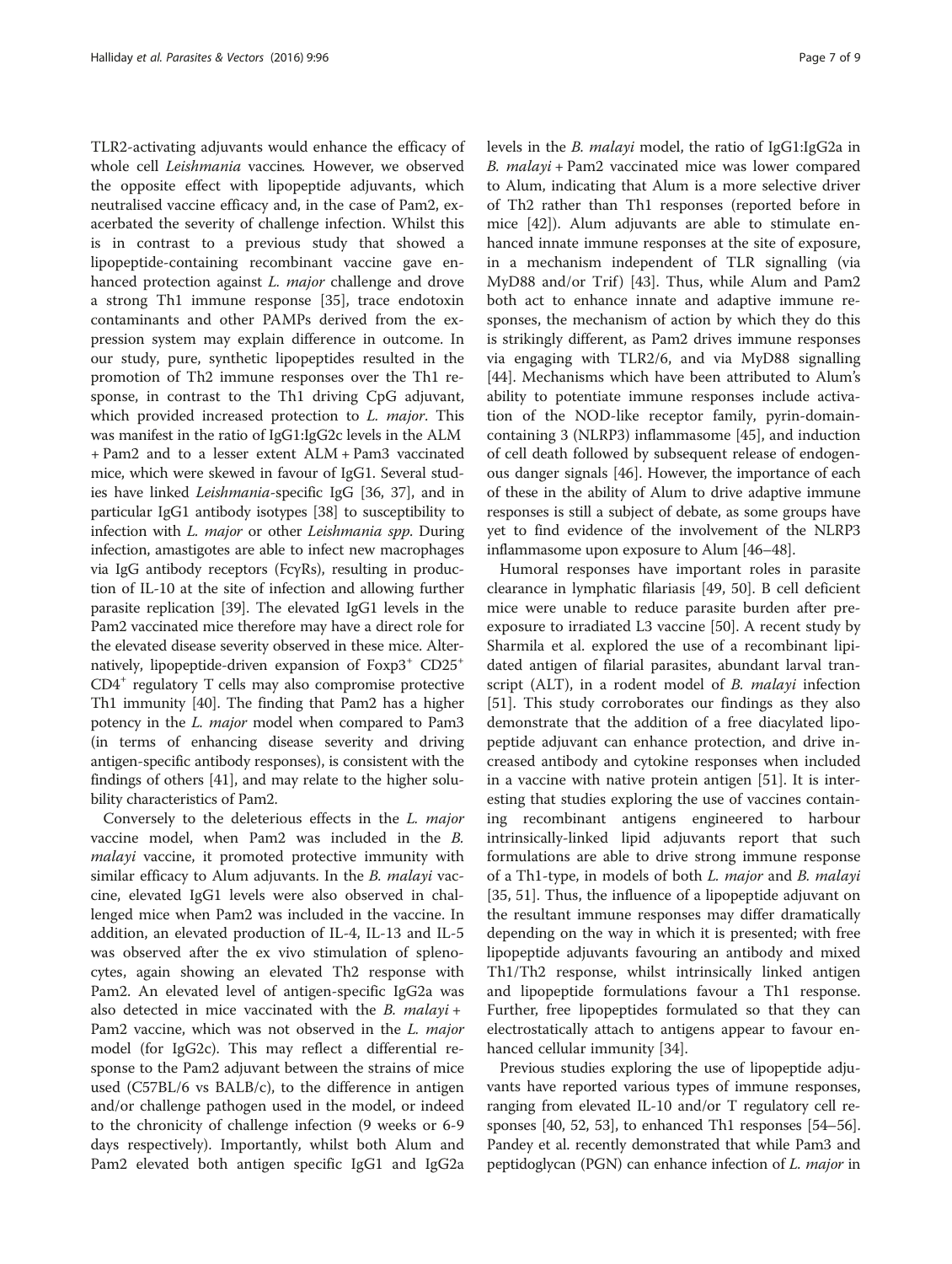<span id="page-7-0"></span>macrophages in vitro, a diacylated lipopeptide BPPcysM-PEG can reduce infection [\[55\]](#page-8-0). Furthermore, BPPcysM-PEG was able to reduce L. major infection in both prophylactic and therapeutic settings in a BALB/c model [[55](#page-8-0)], which is in contrast to the enhanced diseased caused by Pam2 in our experiments. It is evident that the conflicting findings in the literature on the immune response elicited by lipopeptide adjuvants, suggests that the subsequent immune response is not an intrinsic property of the lipopeptides but is influenced by the lipopeptide-vaccine combination. This contrasts with other TLR ligand adjuvants, which consistently drive strong Th1 immunity [1]. Further research to define under which circumstances lipopeptide adjuvants promote polarised or mixed Th1/ Th2 immunity are required to support rational vaccine design [[57](#page-8-0), [58\]](#page-8-0).

## **Conclusions**

In summary, this study indicates that the use of Pam2 as an adjuvant is able to drive improved efficacy in a helminth vaccine model where Th2 immunity is required for protective immunity, but is detrimental in vaccines requiring Th1 immunity.

#### Abbreviations

ALM: autoclaved Leishmania major; ANOVA: Analysis of variation; AUC: area under the curve; BmL3E: B. malayi L3 extract; BmMfE: B. malayi Mf extract; CTL: cytotoxic T lymphocyte; FcγRs: IgG antibody receptors; IFNγ: interferon gamma; IgG: gamma immunoglobulin; IL: interleukin; L3: third-stage larvae; Mf: microfilariae; Pam2: Pam<sub>2</sub>CSK<sub>4</sub>; Pam3: Pam<sub>3</sub>CSK<sub>4</sub>; PAMPs: pathogenassociated molecular patterns; PBS: phosphate-buffered saline; Th: T-helper cell; TLRs: Toll-like receptors.

#### Competing interests

The authors declare that they have no financial or other competing interests.

#### Authors' contributions

AH was involved in the experimental design, the experimental work, the analysis, and with preparing the manuscript. JDT developed the experimental design of the B. malayi vaccine model, assisted in the experiments involving B. malayi vaccination and infection, and the preparation of the manuscript. AG assisted with the experimental work involving the B. malayi vaccine and infection model. PB was involved with designing the L. major vaccine and infection models. MJT assisted with the experimental design of all experiments, and assisted with the manuscript preparation. All authors read and approved the final version of the manuscript.

### Acknowledgements

This work was funded in part by a BBSRC funded PhD position (CASE Award with Pfizer) awarded to MJT.

#### Author details

<sup>1</sup>Department of Parasitology, Liverpool School of Tropical Medicine, Pembroke Place, Liverpool L3 5QA, UK. <sup>2</sup> Lancaster University, Furness Building, Bailrigg, Lancaster LA1 4YG, UK.

#### Received: 9 November 2015 Accepted: 13 February 2016 Published online: 20 February 2016

#### References

1. Duthie MS et al. Use of defined TLR ligands as adjuvants within human vaccines. Immunol Rev. 2011;239(1):178–96.

- 2. Didierlaurent AM et al. AS04, an Aluminum Salt- and TLR4 Agonist-Based Adjuvant System, Induces a Transient Localized Innate Immune Response Leading to Enhanced Adaptive Immunity. J Immunol. 2009;183(10):6186–97.
- 3. Maisonneuve C et al. Unleashing the potential of NOD- and Toll-like agonists as vaccine adjuvants. Proc Natl Acad Sci U S A. 2014;111(34):12294–9.
- 4. Raman VS, et al. Adjuvants for Leishmania vaccines: From Models to Clinical Application. Front Immunol. 2012;3:144:1-15.
- 5. Llanos-Cuentas A et al. A clinical trial to evaluate the safety and immunogenicity of the LEISH-F1 + MPL-SE vaccine when used in combination with sodium stibogluconate for the treatment of mucosal leishmaniasis. Vaccine. 2010;28(46):7427–35.
- 6. Reed SG, Coler RN, Campos-Neto A. Development of a leishmaniasis vaccine: the importance of MPL. Expert Rev Vaccines. 2003;2(2):239–52.
- 7. Rhee EG et al. Vaccination with Heat-killed Leishmania Antigen or Recombinant Leishmanial Protein and CpG Oligodeoxynucleotides Induces Long-Term Memory CD4 + and CD8 + T Cell Responses and Protection Against Leishmania major Infection. J Exp Med. 2002;195(12):1565–73.
- 8. Peters NC et al. Evaluation of recombinant Leishmania polyprotein plus glucopyranosyl lipid A stable emulsion vaccines against sand fly-transmitted Leishmania major in C57BL/6 mice. J Immunol. 2012;189(10):4832–41.
- 9. Becker I et al. Leishmania lipophosphoglycan (LPG) activates NK cells through toll-like receptor-2. Mol Biochem Parasitol. 2003;130(2):65–74.
- 10. Kavoosi G, Ardestani SK, Kariminia A. The involvement of TLR2 in cytokine and reactive oxygen species (ROS) production by PBMCs in response to Leishmania major phosphoglycans (PGs). Parasitology. 2009;136(10):1193–9.
- 11. Vargas-Inchaustegui DA et al. Distinct Roles for MyD88 and Toll-Like Receptor 2 during Leishmania braziliensis Infection in Mice. Infect Immun. 2009;77(7):2948–56.
- 12. Walker PS et al. Immunostimulatory oligodeoxynucleotides promote protective immunity and provide systemic therapy for leishmaniasis via IL-12- and IFN-gamma-dependent mechanisms. Proc Natl Acad Sci U S A. 1999;96(12):6970–5.
- 13. Hernández MX et al. Vaccine-induced protection against Leishmania amazonensis is obtained in the absence of IL-12/23p40. Immunol Lett. 2006; 105(1):38–47.
- 14. Peters NC, et al. Evaluation of Recombinant Leishmania Polyprotein Plus Glucopyranosyl Lipid A Stable Emulsion Vaccines against Sand Fly-Transmitted Leishmania major in C57BL/6 Mice. J Immunol. 2012;189(10): 4832–41.
- 15. Okwor I, Kuriakose S, Uzonna J. Repeated inoculation of killed Leishmania major induces durable immune response that protects mice against virulent challenge. Vaccine. 2010;28(33):5451–7.
- 16. Turner JD et al. A Randomized, Double‐Blind Clinical Trial of a 3‐Week Course of Doxycycline plus Albendazole and Ivermectin for the Treatment of Wuchereria bancrofti Infection. Clin Infect Dis. 2006;42(8):1081–9.
- 17. Turner JD et al. Wolbachia Lipoprotein Stimulates Innate and Adaptive Immunity through Toll-like Receptors 2 and 6 to Induce Disease Manifestations of Filariasis. J Biol Chem. 2009;284(33):22364–78.
- 18. Babayan SA, Allen JE, Taylor DW. Future prospects and challenges of vaccines against filariasis. Parasite Immunol. 2012;34(5):243–53.
- 19. Babayan SA et al. Vaccination against filarial nematodes with irradiated larvae provides long-term protection against the third larval stage but not against subsequent life cycle stages. Int J Parasitol. 2006;36(8):903–14.
- 20. Rajan TV et al. Brugian infections in the peritoneal cavities of laboratory mice: kinetics of infection and cellular responses. Exp Parasitol. 2002;100(4): 235–47.
- 21. Paciorkowski N, Shultz LD, Rajan TV. Primed peritoneal B lymphocytes are sufficient to transfer protection against Brugia pahangi infection in mice. Infect Immun. 2003;71(3):1370–8.
- 22. Martin C et al. IL-5 is essential for vaccine-induced protection and for resolution of primary infection in murine filariasis. Med Microbiol Immunol. 2000;189(2):67–74.
- 23. Benmohamed L et al. Lipopeptide immunization without adjuvant induces potent and long-lasting B, T helper, and cytotoxic T lymphocyte responses against a malaria liver stage antigen in mice and chimpanzees. Eur J Immunol. 1997;27(5):1242–53.
- 24. BenMohamed L, Wechsler SL, Nesburn AB. Lipopeptide vaccines–yesterday, today, and tomorrow. Lancet Infect Dis. 2002;2(7):425–31.
- 25. Jackson DC et al. A totally synthetic vaccine of generic structure that targets Toll-like receptor 2 on dendritic cells and promotes antibody or cytotoxic T cell responses. Proc Natl Acad Sci U S A. 2004;101(43):15440–5.